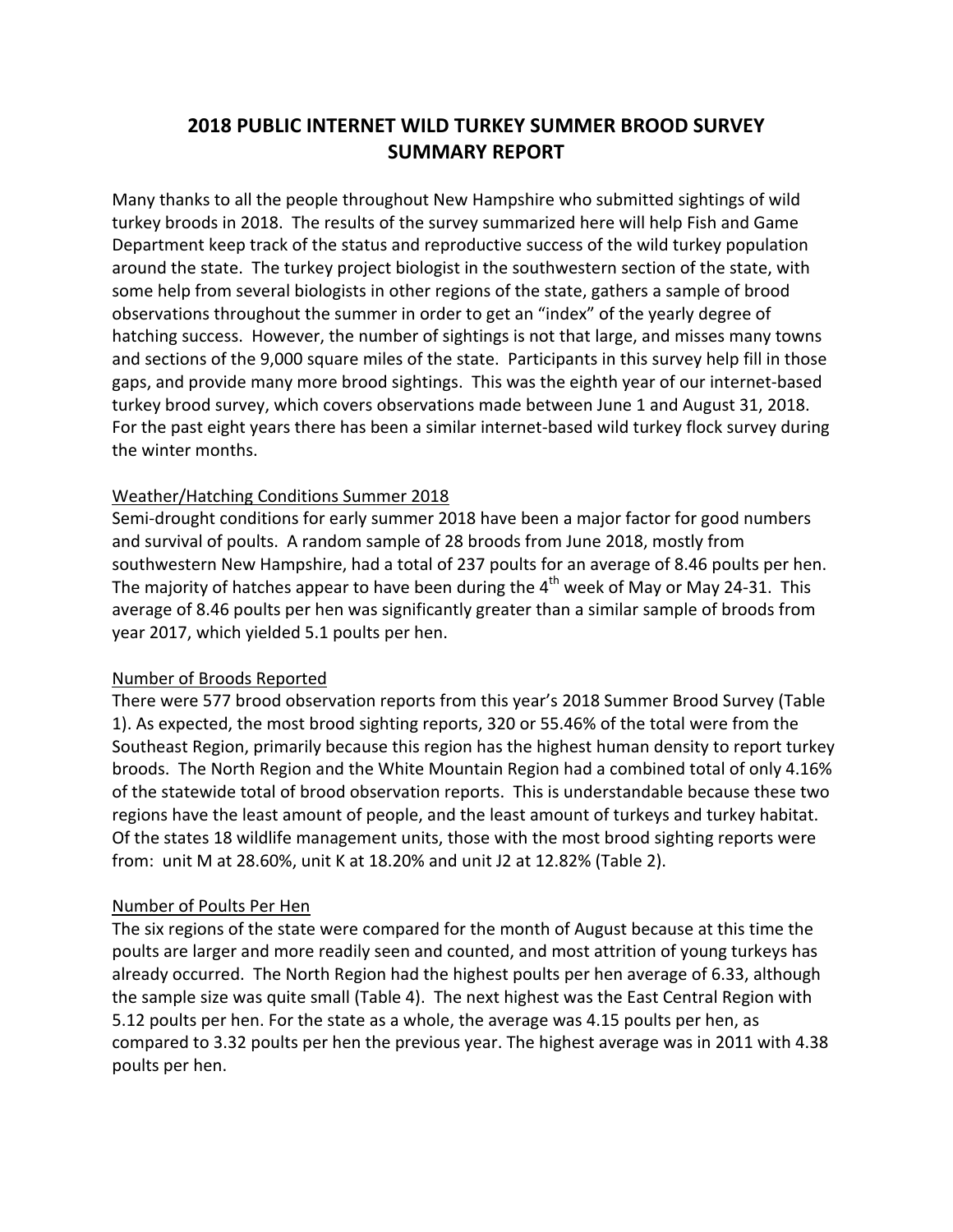#### Estimated Hatching Periods

The most hatching (back calculating from the size of the young) occurred during the following 2‐week periods (Table 6): May 26 ‐ June 8 (27.35%), June 9 ‐ 22 (21.50%) and July 1 ‐ 20 (20.40%). A significant number of these July reports may have been of poults from second nest attempts, but this would be difficult to determine from the reporting data. The public are reporting the size of the poults, and would probably not realize that what they see in late July and August may be poults from re-nesting. The average hatching dates (Table 7) varied among the 6 Regions, from June 15<sup>th</sup> in the East Central Region, to July 5<sup>th</sup> in the Connecticut River Region. The average hatching date statewide was June  $20<sup>th</sup>$ . The previous year the statewide average was June  $21^{st}$  which was also similar to past years (Table 1b). Table 5 illustrates the general increase in the size and age of poults observed during the course of the summer and the increased number observed as they get bigger and easier to see.

## Towns with the Most Brood Observations

The most brood reports were from ten towns (Table 8), which had 10 to 21 reports. Each of these towns was a city or close to being a city; the town of Weare is not a city, but is the largest town in Hillsboro County. There were seventeen towns which recorded 100 or more total turkeys (hens and poults combined). The following recorded the highest number of turkeys observed (Table 9): Auburn (260), Concord (191), Brookline (175) and Lee (153).

## Symptoms of Avian Pox and LPDV Virus

No symptomatic turkeys (0) were reported for summer 2018. The pox reports from past years have been: 2014 (5), 2015 (11), 2016 (6) and 2017 (4).

## Public Feelings About Turkeys

Only 1 of 492 respondents strongly disliked turkeys. Thirteen (2.6%) persons neither liked nor disliked turkeys, 113 persons (23.0%) liked turkeys, and 365 persons (74.2%) strongly liked turkeys.

## **Conclusions**

There were 577 brood observation reports in summer 2018. As expected, most of the reports or 320 (55.46%) were from the Southeast Region. For the state as a whole, the average was 4.15 poults per hen during August, as compared to 3.32 poults per hen during 2017. The average hatching date statewide was June  $20^{th}$ , compared to June  $21^{st}$  in 2017. Because of the variation in latitude of the state, and the longer winter conditions in the North Region, the hatching sequence in roughly: earliest in southern New Hampshire, 4 days later in the Lakes Region, and a week later in Northern New Hampshire. The average hatching date "statewide" of June 20<sup>th</sup> is probably earlier than June  $20<sup>th</sup>$  because many of the late summer brood reports are likely of poults from a  $2^{nd}$  nesting.

The most brood reports were from the eight towns of: Auburn (21), Concord (19), Brookline (18), Bedford (16), Merrimack (16) and Derry (13). Each of these is a city or highly developed town. There were no avian pox reports during this summer 2018 survey. An overwhelming 97.2% of respondents like or strongly like wild turkeys.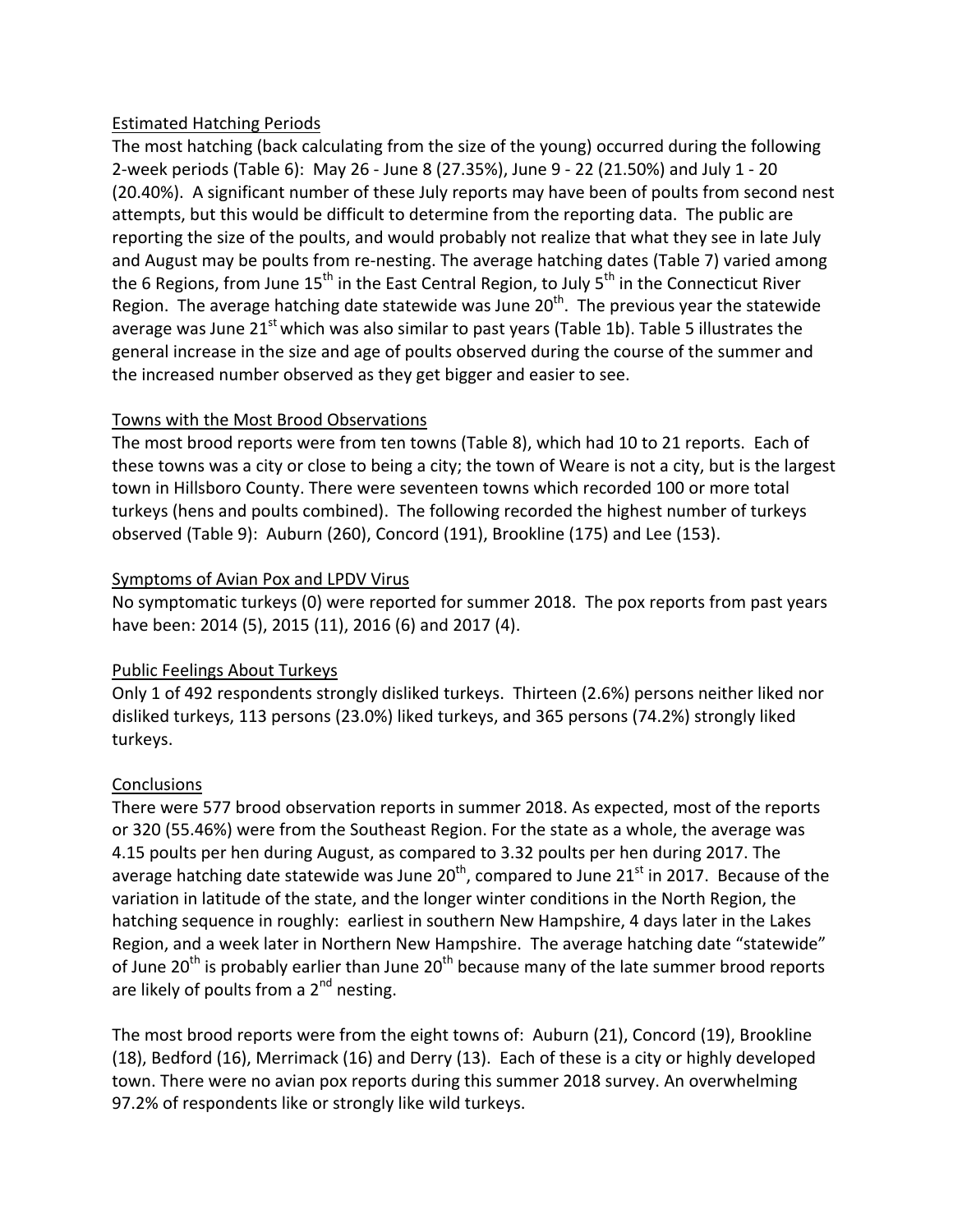| <b>Region</b> | # of Brood Reports | % of Total | <b>WMU's Covered</b> |
|---------------|--------------------|------------|----------------------|
| <b>North</b>  |                    | 1.39%      | A,B,C1,C2            |
| White Mtn.    | 16                 | 2.77%      | E,F                  |
| Conn. River   | 49                 | 8.49%      | D1, D2, G            |
| E. Central    | 95                 | 16.46%     | J1,J2                |
| Southwest     | 89                 | 15.42%     | H1, H2, I1, I2       |
| Southeast     | 320                | 55.46%     | K,L,M                |
| Statewide     | 577                | 100%       |                      |

#### Table 1. **Number and Percent of Brood Observations by Region (Summer 2018)**

#### Table 1a. **Number and % Brood Observations by (6) Regions over 8 years, 2011‐2018**

| Year  | <b>North</b>                                  | White Mts. | <b>Conn. River</b> | E. Central | Southwest | <b>Southeast</b> |  |
|-------|-----------------------------------------------|------------|--------------------|------------|-----------|------------------|--|
| 2011  | 27                                            | 10         | 75                 | 126        | 140       | 428              |  |
| 2012  | 36                                            | 48         | 105                | 168        | 214       | 514              |  |
| 2013  | 37                                            | 40         | 97                 | 282        | 249       | 970              |  |
| 2014  | 22                                            | 13         | 67                 | 142        | 125       | 355              |  |
| 2015  | 52                                            | 79         | 151                | 472        | 350       | 1,099            |  |
| 2016  | 24                                            | 59         | 135                | 439        | 530       | 1,739            |  |
| 2017  | 22                                            | 34         | 81                 | 261        | 222       | 1,164            |  |
| 2018  | 8                                             | 16         | 49                 | 95         | 89        | 320              |  |
| Total | 228                                           | 299        | 760                | 1,985      | 1,919     | 6,589            |  |
|       | 1.94%                                         | 2.54%      | 6.45%              | 16.85%     | 16.29%    | 55.93%           |  |
|       | Total = 11,780 brood observations for 8 years |            |                    |            |           |                  |  |

# Table 1b. **Average Hatching Dates by (6) Regions, for 8 Year Period**

| <b>Region</b>      | 2011    | 2012    | 2013    | 2014    | 2015    | 2016    | 2017    | 2018    |
|--------------------|---------|---------|---------|---------|---------|---------|---------|---------|
| <b>North</b>       | June 13 | June 11 | July 7  | June 23 | June 19 | June 29 | June 30 | June 16 |
| White Mtn.         | June 17 | June 14 | June 28 | June 20 | June 16 | June 19 | June 25 | June 19 |
| <b>Conn. River</b> | June 15 | June 23 | June 27 | June 22 | June 17 | June 19 | June 26 | July 5  |
| E. Central         | June 10 | June 12 | June 23 | June 18 | June 19 | June 19 | June 25 | June 15 |
| <b>Southwest</b>   | June 7  | June 12 | June 30 | June 15 | June 20 | June 18 | June 25 | June 23 |
| <b>Southeast</b>   | June 7  | June 15 | June 24 | June 20 | June 19 | June 19 | June 19 | June 18 |
| <b>Statewide</b>   | June 8  | June 15 | June 25 | June 19 | June 19 | June 19 | June 21 | June 20 |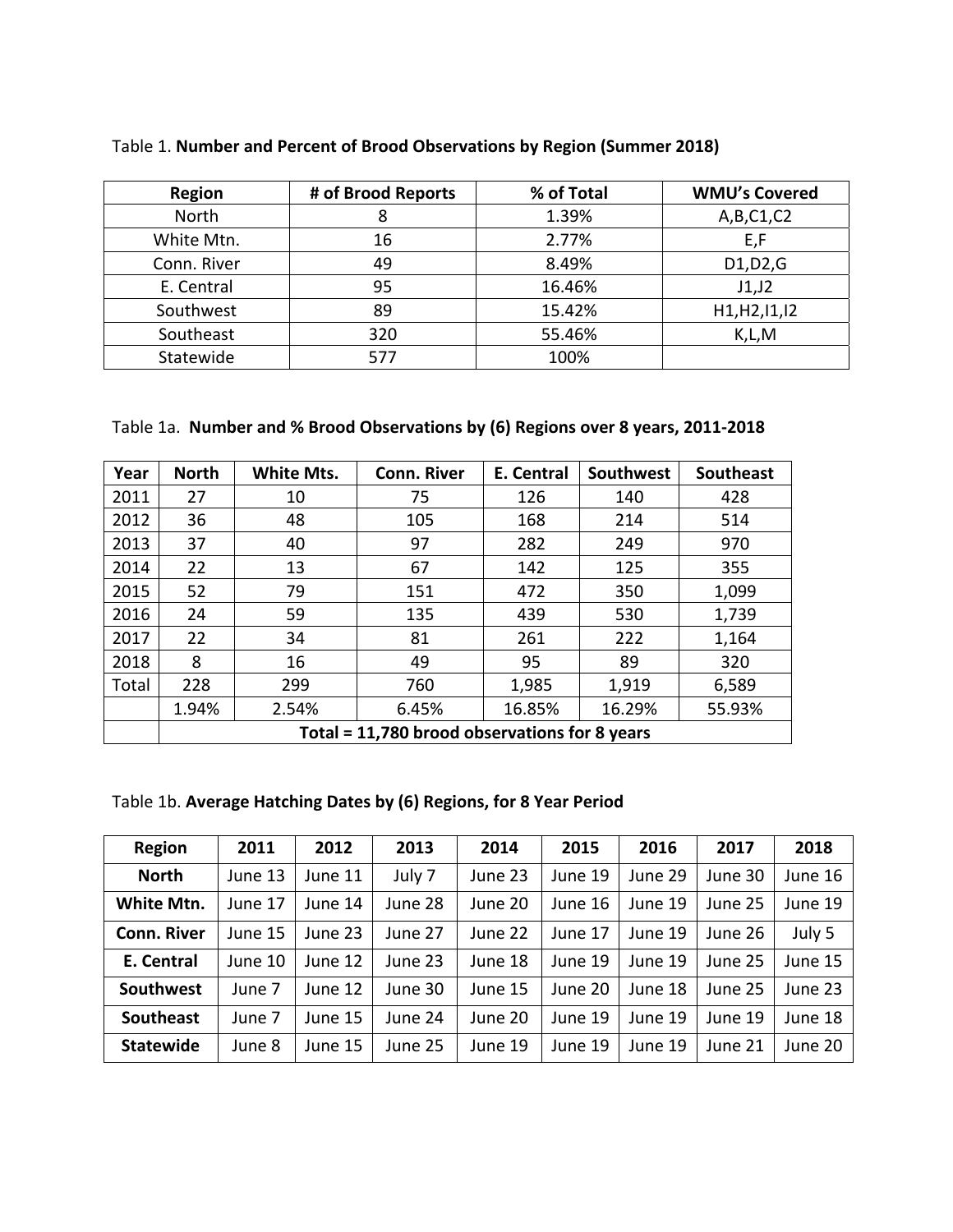|                | Number of           |            |                | <b>Number of</b>    |            |
|----------------|---------------------|------------|----------------|---------------------|------------|
| Wildlife       | <b>Brood</b>        |            | Wildlife       | <b>Brood</b>        |            |
| Mgt. Unit      | <b>Observations</b> | % of Total | Mgt. Unit      | <b>Observations</b> | % of Total |
| A              | 4                   | 0.69%      | H1             | 20                  | 3.47%      |
| B              | 1                   | 0.17%      | H <sub>2</sub> | 21                  | 3.64%      |
| C <sub>1</sub> | 1                   | 0.17%      | 1              | 32                  | 5.55%      |
| C <sub>2</sub> | $\overline{2}$      | 0.35%      | 12             | 16                  | 2.77%      |
| D <sub>1</sub> | 6                   | 1.04%      | J1             | 21                  | 3.64%      |
| D <sub>2</sub> | 6                   | 1.04%      | J2             | 74                  | 12.82%     |
| E              | 3                   | 0.52%      | К              | 105                 | 18.20%     |
| F              | 13                  | 2.25%      |                | 50                  | 8.67%      |
| G              | 37                  | 6.41%      | M              | 165                 | 28.60%     |
|                |                     |            |                | 577                 | 100%       |

Table 2. **Number and Percent of Brood Observations by WMU's (Summer 2018)**

Table 3. **Number and Percentage of Brood Reports by 2‐Week Periods and Poults per Hen Averages (Summer 2018)** 

|                       | <b>Number of</b>    |            |                   |                     | Poults per         |
|-----------------------|---------------------|------------|-------------------|---------------------|--------------------|
| <b>Time Period</b>    | <b>Observations</b> | % of Total | <b>Total Hens</b> | <b>Total Poults</b> | <b>Hen Average</b> |
| May $1 -$ May $11$    | 0                   | 0.00%      | 0                 | 0                   |                    |
| May 12 - May 25       | 0                   | 0.00%      | 0                 | 0                   |                    |
| May $26 -$ June 8     | 21                  | 3.64%      | 35                | 150                 | 4.29               |
| June 9 - June 22      | 57                  | 9.88%      | 90                | 468                 | 5.20               |
| June $23 -$ July 6    | 76                  | 13.17%     | 165               | 668                 | 4.05               |
| July 7 - July 20      | 96                  | 16.64%     | 244               | 1,055               | 4.32               |
| July 21 - August 3    | 85                  | 14.73%     | 198               | 861                 | 4.35               |
| August 3 - August 17  | 91                  | 15.77%     | 236               | 981                 | 4.16               |
| August 18 - August 31 | 151                 | 26.17%     | 364               | 1,491               | 4.10               |
|                       | Total = $577$       | 100%       |                   |                     |                    |

#### Table 4. **Regional and Statewide Poults per Hen Average (August 2018)**

| <b>Region</b> | <b>Number of</b><br>Hens | <b>Number of</b><br><b>Poults</b> | Poults per Hen<br>Average | <b>Number of</b><br>reports |
|---------------|--------------------------|-----------------------------------|---------------------------|-----------------------------|
| North         | 6                        | 38                                | 6.33                      |                             |
| White Mtn.    | 15                       | 70                                | 4.67                      | 6                           |
| Conn. River   | 122                      | 406                               | 3.33                      | 43                          |
| E. Central    | 67                       | 343                               | 5.12                      | 33                          |
| Southwest     | 127                      | 550                               | 4.33                      | 47                          |
| Southeast     | 289                      | 1,192                             | 4.12                      | 125                         |
| (Statewide)   | 626                      | 2,599                             | 4.15                      | 257                         |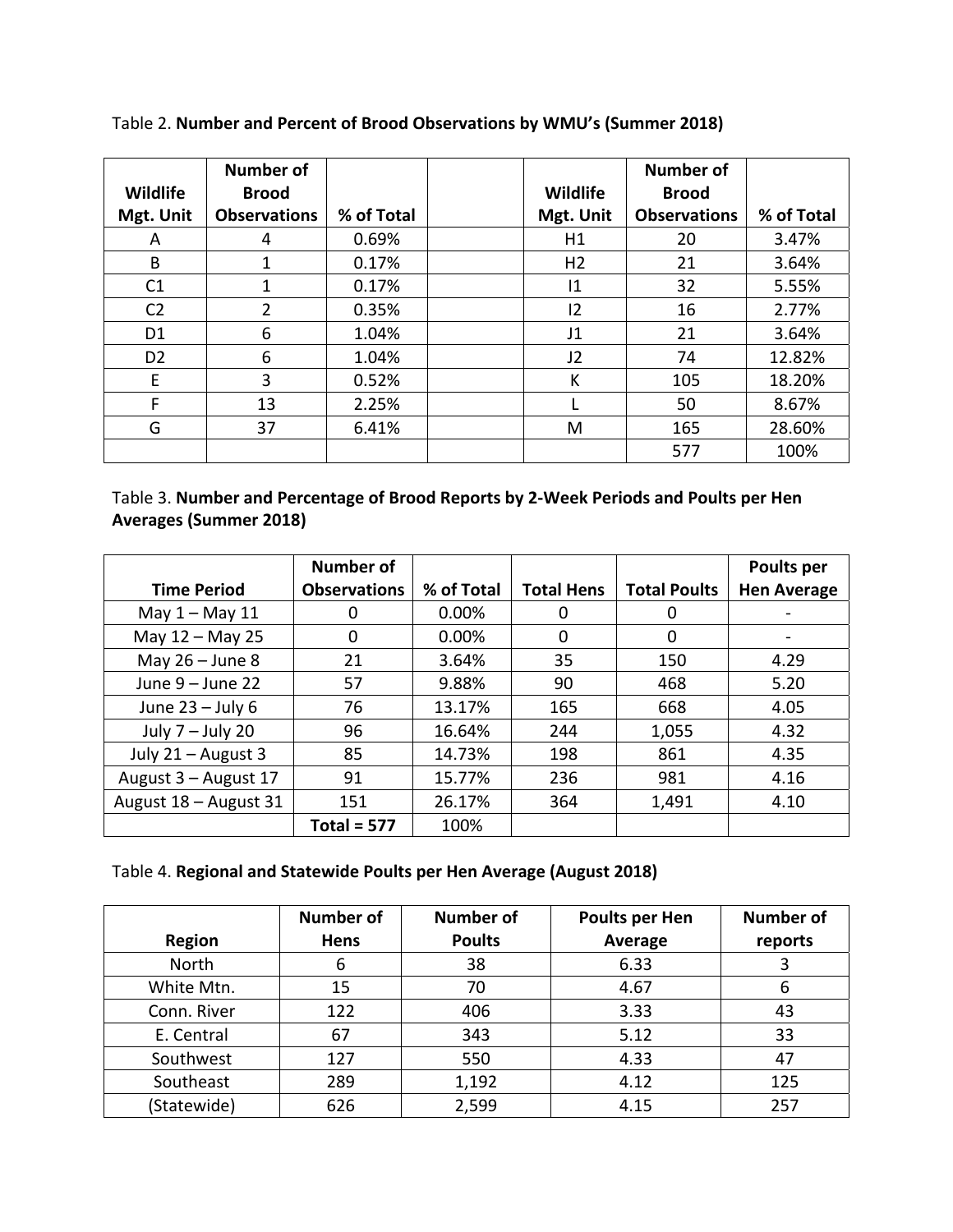|                       | <b>Number</b> |                |             |             |             |               |             |
|-----------------------|---------------|----------------|-------------|-------------|-------------|---------------|-------------|
|                       | οf            | <b>Sparrow</b> | Robin       | Quail       | Pigeon      | <b>Grouse</b> | Pheasant    |
| <b>Time Period</b>    | <b>Poults</b> | <b>Size</b>    | <b>Size</b> | <b>Size</b> | <b>Size</b> | <b>Size</b>   | <b>Size</b> |
| May 12 - May 25       | 0             |                |             |             |             |               |             |
| May $26 -$ June 8     | 150           | 52%            | 42%         | 6%          | 0%          | 0%            | 0%          |
| June $9 -$ June 22    | 468           | 25%            | 32%         | 25%         | 11%         | 4%            | 2%          |
| June $23 -$ July 6    | 668           | 14%            | 18%         | 34%         | 13%         | 21%           | 1%          |
| July $7 -$ July 20    | 1,055         | 1%             | 5%          | 13%         | 17%         | 54%           | 9%          |
| July 21 - August 3    | 861           | 3%             | 8%          | 17%         | 15%         | 38%           | 19%         |
| August 4 - August 17  | 981           | 4%             | 2%          | 6%          | 24%         | 34%           | 30%         |
| August 18 - August 31 | 1,491         | 0%             | 1%          | 2%          | 6%          | 30%           | 62%         |

Table 5. **Percent of Poults by Size Category by 2‐Week Periods (Summer 2018)** 

# Table 6. **Estimated Percentage of Poults Hatched by 2‐Week Periods (Summer 2018)**

| <b>Time period</b>    | <b>Total Number of Poults</b> | % of Total |
|-----------------------|-------------------------------|------------|
| May $1 -$ May $11$    | 20                            | 0.48%      |
| May 12 - May 25       | 347                           | 8.29%      |
| May $26 -$ June 8     | 1,145                         | 27.35%     |
| June $9 -$ June 22    | 900                           | 21.50%     |
| June $23 -$ July 6    | 685                           | 16.36%     |
| July 7 - July 20      | 854                           | 20.40%     |
| July 21 - August 3    | 192                           | 4.59%      |
| August 4 - August 17  | 44                            | 1.05%      |
| August 18 - August 31 | $\Omega$                      | 0.00%      |

# Table 7. **Regional and Statewide Average Hatching Dates (Summer 2018)**

|               | <b>Number of Brood</b> |                              |
|---------------|------------------------|------------------------------|
| <b>Region</b> | <b>Observations</b>    | <b>Average Hatching Date</b> |
| North         | 6                      | June 16                      |
| White Mtn.    | 13                     | June 19                      |
| Conn. River   | 35                     | July 5                       |
| East Central  | 84                     | June 15                      |
| Southwest     | 67                     | June 23                      |
| Southeast     | 282                    | June 18                      |
| (Statewide)   | 487                    | June 20 (average)            |